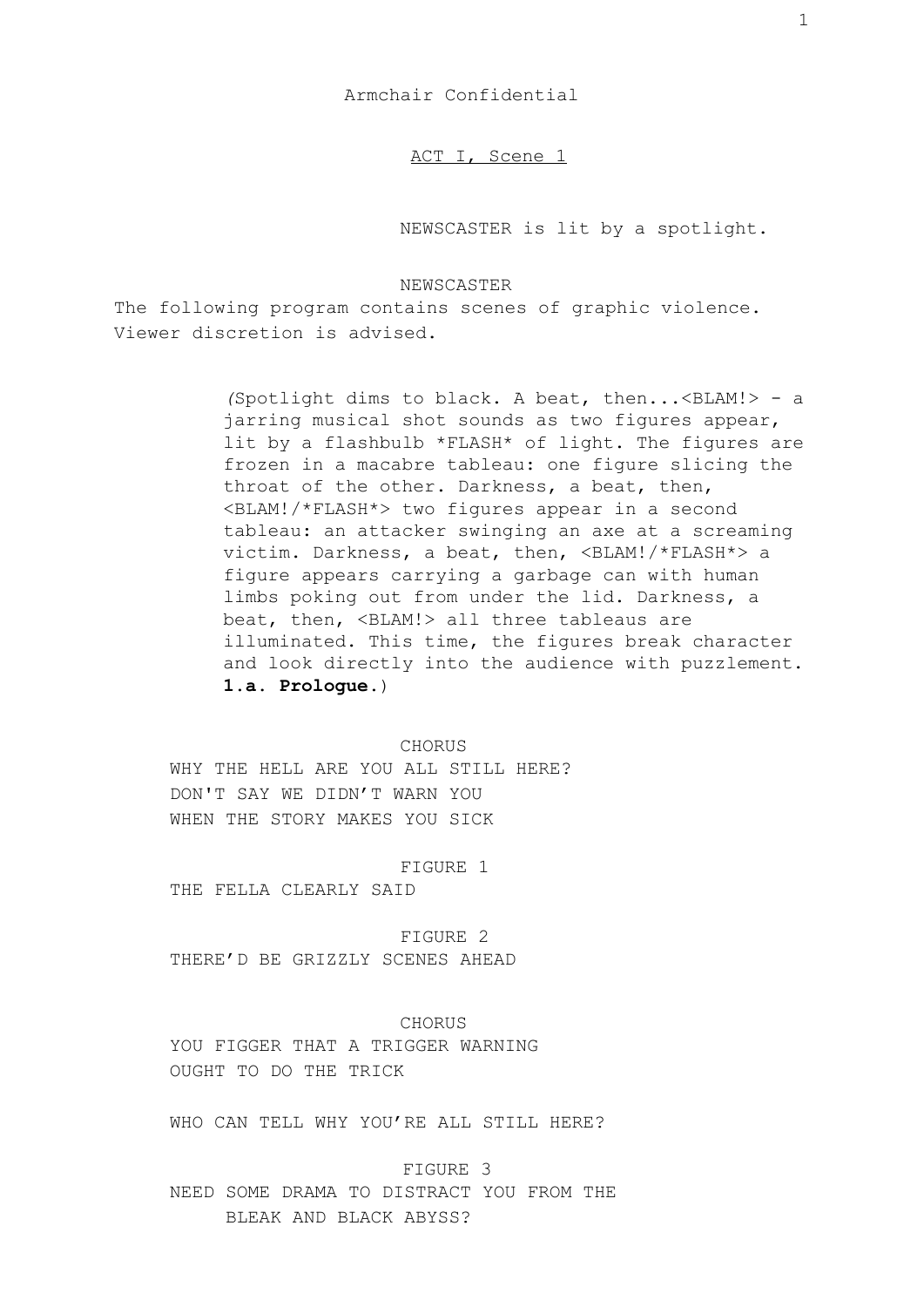FIGURE 1

D'JA COME TO RECONNOITER?

FIGURE 2 GET ROPED IN BY A FRIEND?

CHORUS COMPELLED BY SCHADENFREUDE? LORDY, HELP ME COMPREHEND WHO'D DELIBERATELY SUBJECT THEMSELF TO THIS?

> (As if in answer, <BLAM!>, LUCY appears in a fourth pool of light revealing...)

# SETTING: Lucy's Living Room.

(LUCY is planted in front of the TV. She wears flannel pajamas and outdated glasses. She's using a tablecloth for a blanket. NEWSCASTER stands behind her.)

## NEWSCASTER

The killing spree continues in the bedroom community of Barnabus Bay. A third body was discovered this morning dismembered and reconstructed into a set of grotesque novelty lamps: two fishnet stocking leg lamps, a pair of less conventional fishnet arm lamps, and a fifth creation which, based on crime scene photos, is an affront to both human decency and home decor. Police are at the scene.

SETTING: The scene of the crime.

(Chief of Police, Mae SHEPHERD strides past the police tape. Seeing the carnage, she unconsciously kisses the pendant hanging from her neck. Officer CAL Sutter tails mousily behind. One look at the gory scene and he immediately turns to leave.)

 $CAT$ 

Nope!

SHEPHERD

Let's see a little backbone, Sutter.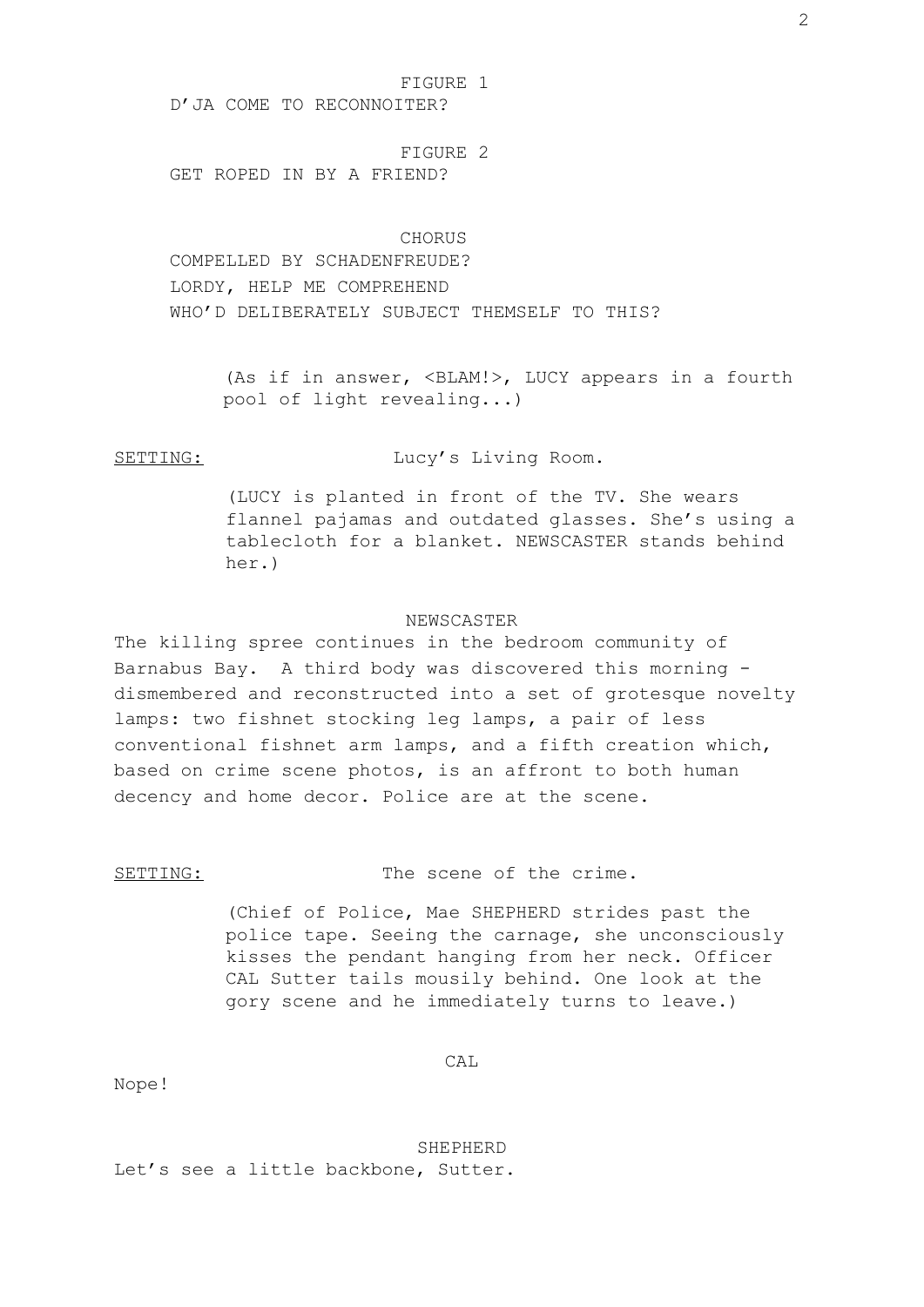CAL

I think I see one by the radiator.

#### SHEPHERD

You were trained for this!

CAL I got my certificate through correspondence. I work at the pet store three days a week.

(SHEPHERD examines the leg lamp)

## SHEPHERD

Hold up--

CAL (having a panic attack) I've given out four speeding tickets.

#### SHEPHERD

Get over here.

CAL Last winter, I reupholstered the chairs at the station.

## SHEPHERD

There's something on the inside of the shade.

## CAL

Why do you think I signed up to be a cop? A dental plan, and plenty of time to read!

## SHEPHERD

Looks like another cipher. Gimme some more light in here.

(CAL pulls the cord on the leg lamp. It lights up. SHEPHERD stares at CAL. CAL realizes the impropriety of what he's done and slowly, without breaking SHEPHERD's withering gaze, yanks the cord again.)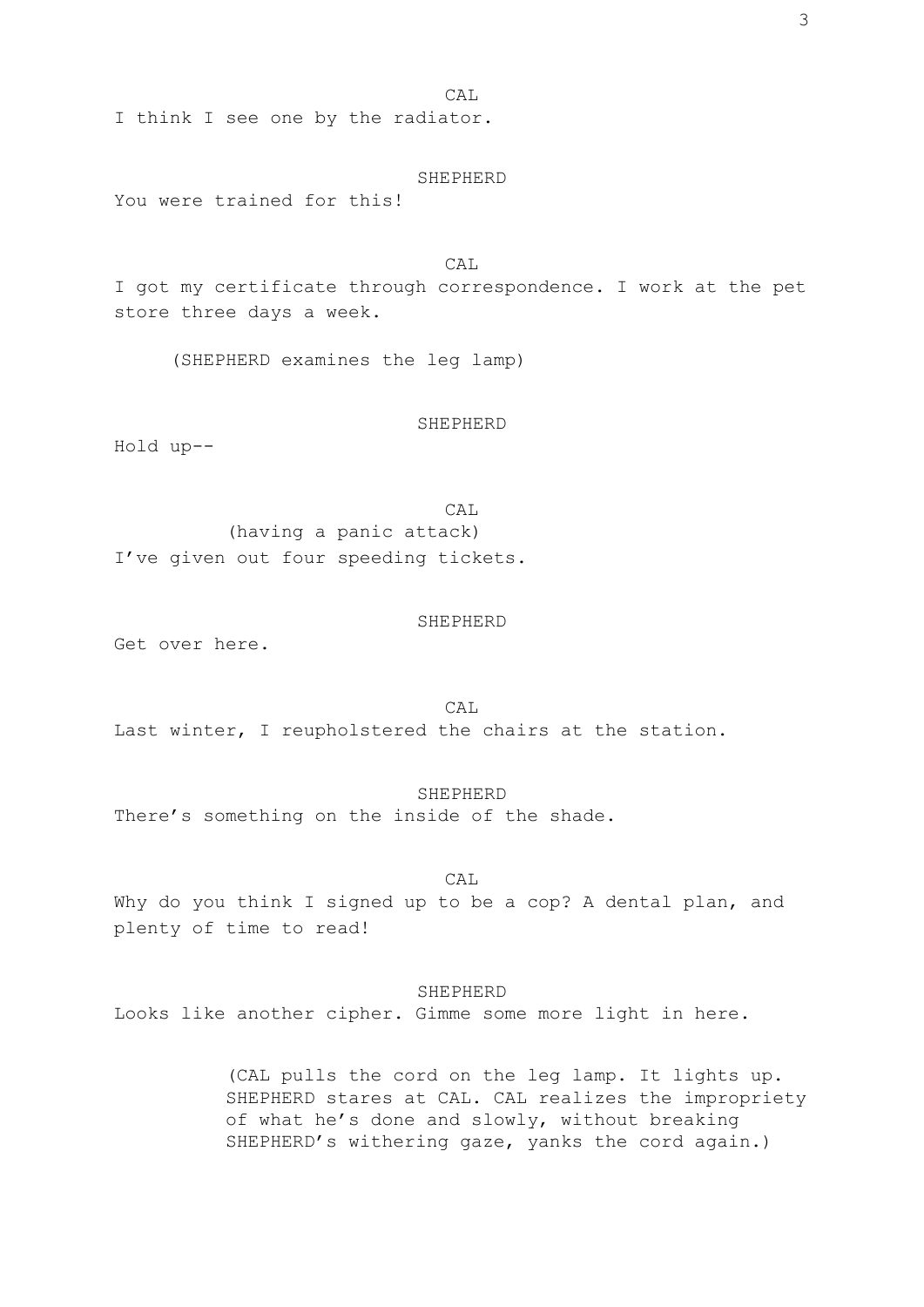NEWSCASTER With no solid leads, the police are completely in the dark.

> (The light is extinguished. CAL and SHEPHERD vanish in sync with "...in the *dark*". The CHORUS appear wearing police hats, their faces eerily lit by their flashlights. **1b. Prologue**)

#### CHORUS

STAY CALM AS YOU CAN, AND YET THINK OF EVERY LIVIN' STRANGER AS A LIKELY MORTAL THREAT BUT MOST OF ALL BE VERY EXCEPTIONALLY WARY WHEN ANSWERING THE DOOR!

> (There is a loud knock at the door. LUCY starts violently.)

> > ALDO

Lucy Treyer!

LUCY

Aah!

## ALDO

This is the police! Come out with your hands up!

(LUCY unlocks the front door - an elaborate process involving two deadbolts, a barrel bolt, and a chain lock. LUCY opens the door, revealing Aldo. SHE peers down the hall and ushers Aldo in before any nosy neighbour emerges.)

LUCY

I'm gonna kill you!

ALDO Oh. My. God. Look at you! Those glasses!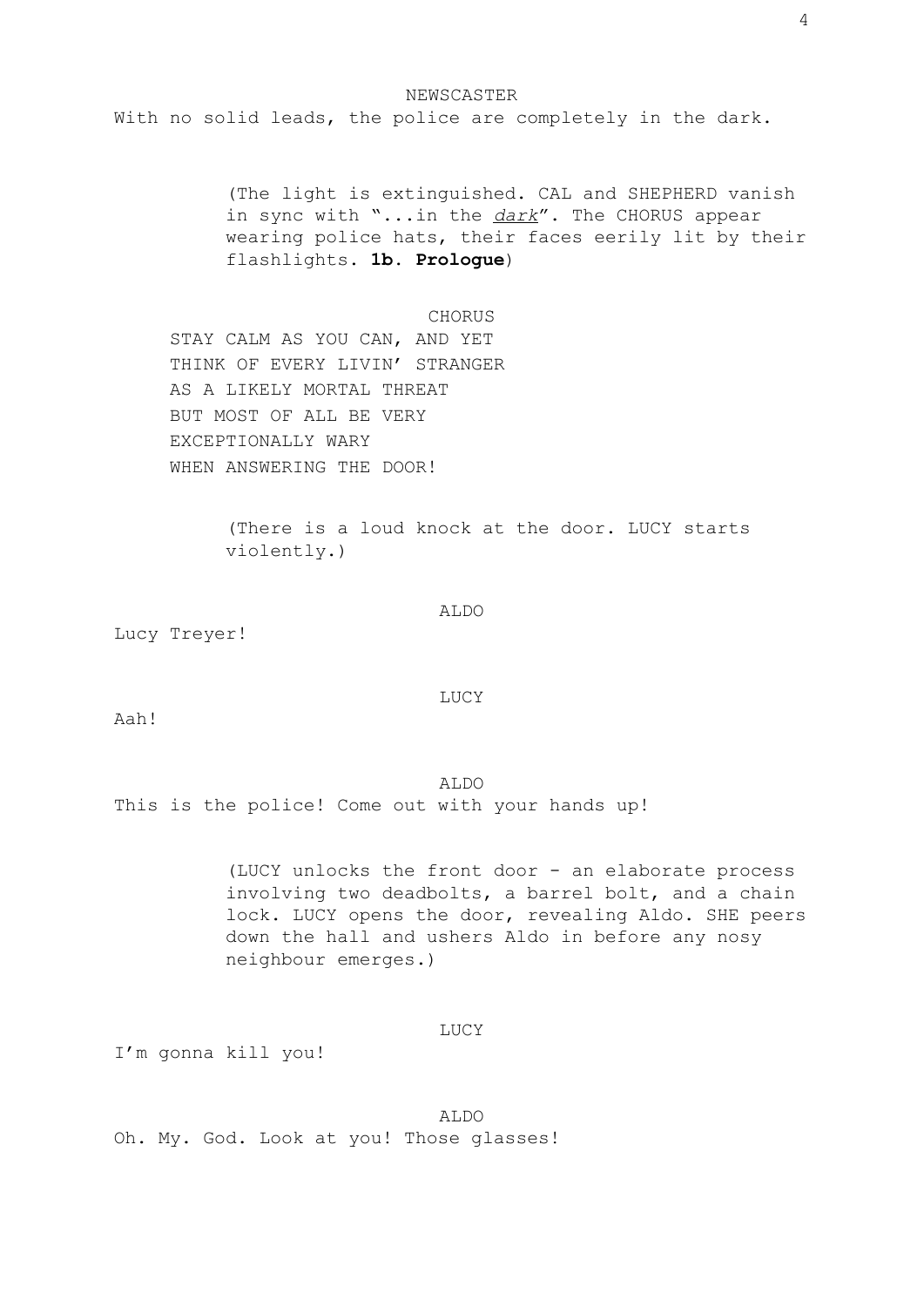Whatever. I stepped on my --

ALDO You had those back in Miss B's class! Is that a tablecloth?

LUCY I was cold. My blankets were far away.

> (LUCY has returned to her seat and turns on the TV. CHORUS reappear - this time as on-air witnesses. **1c Prologue.**)

CHORUS SHE WAS SUCH A QUIET THING

(ALDO begins tidying the apartment, discarding take-out containers, wiping off surfaces, etc.)

ALDO

You been out lately?

(ALDO picks a bowl off the counter and tries to identify the stinking contents.)

LUCY

They found a third body.

ALDO

Canned salmon and...ketchup?

CHORUS TV FLICKERIN' THROUGH THE BLINDS

# LUCY

ALDO

*(caught up with the television)* A 36 year old elementary school teacher. Geez! *(Registering Aldo)*. What? It's breakfast.

It's one pm.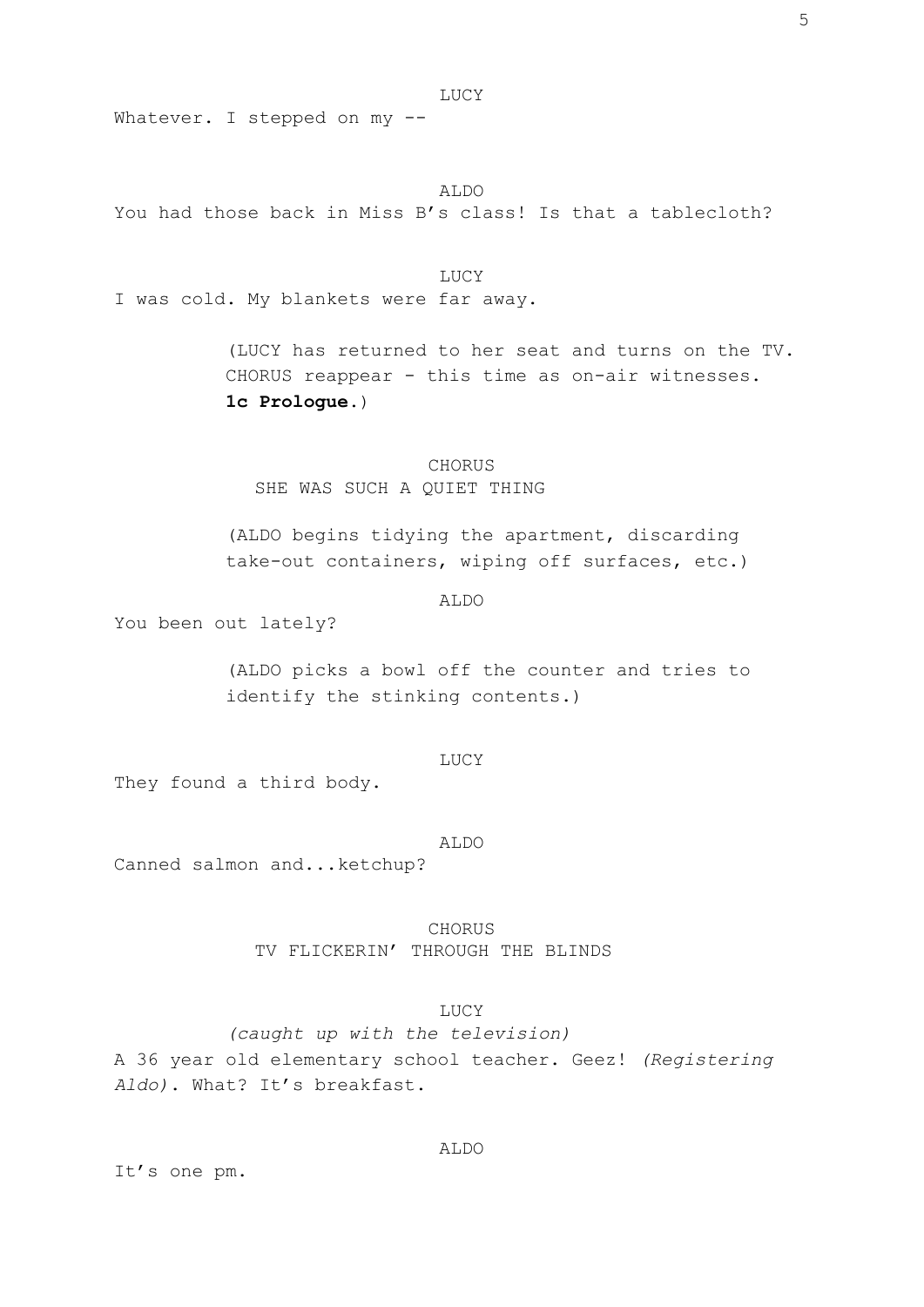Who asked you?

## CHORUS

EVERY DAY LIKE DEJA VU

ALDO When's the last time you changed the litter?

LUCY Bigolio died two months ago.

ALDO Geez, I'm sorry. *(beat)* So why is the litter box full?

LUCY It takes me a while to move on, okay?!?

## CHORUS

A LITTLE BIT ODD, BUT IT TAKES ALL KINDS...

ALDO You're adjusting well to the whole work-from-home thing. What's it been? A month now?

## LUCY

Three. It's great. No commute. No dress code. No "Treat Tuesdays" - everyone with their dead eyes pretending to give a rat's ass about Carol's Nanaimo Bar recipe, telling the same mind-numbing stories about their boring, mediocre kids. *(beat)* How's yours by the way?

## ALDO

Izzy slept five hours straight last night! And this morning she smiled at me!

Oh my god!

LUCY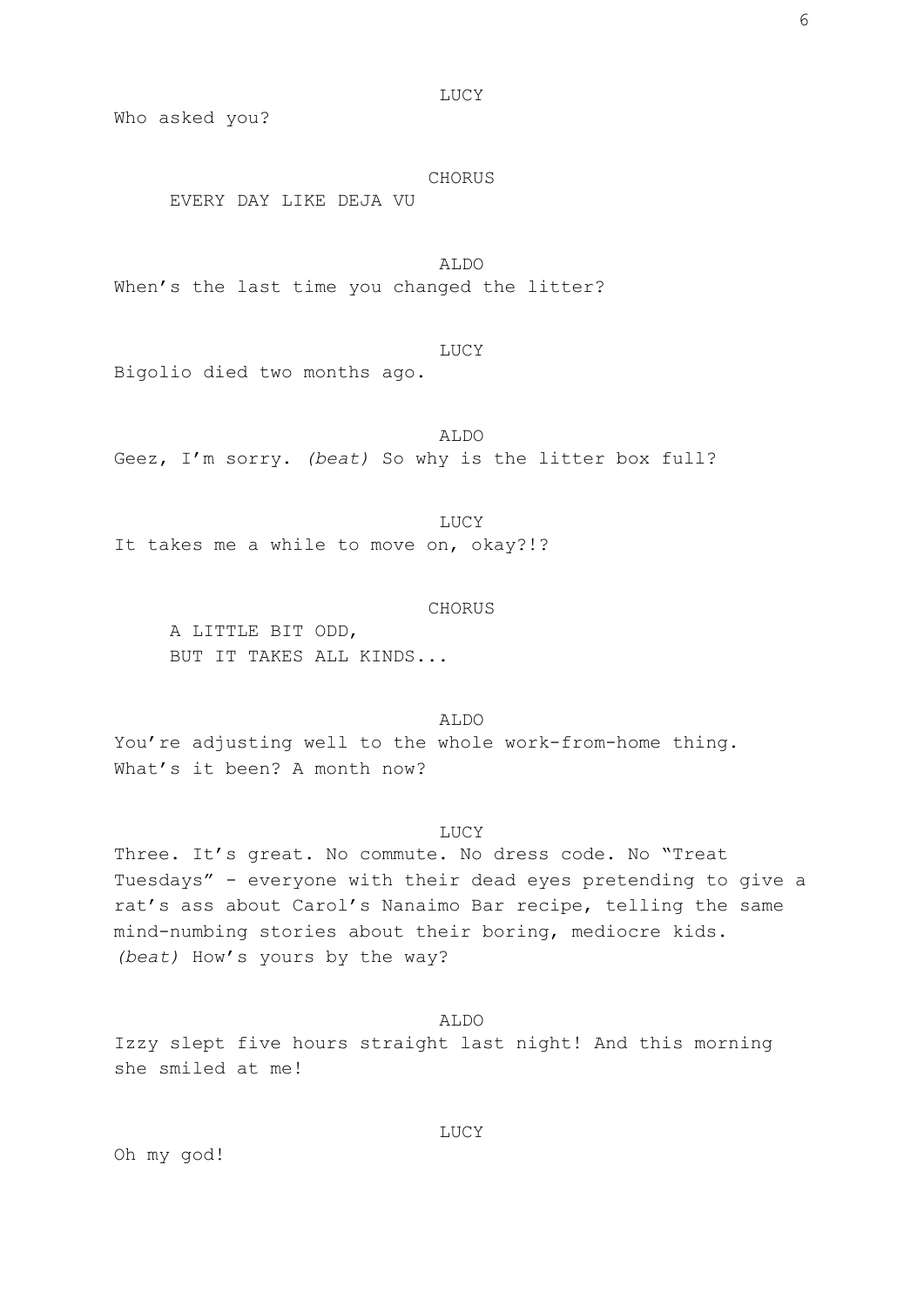ALDO I know, right? Hella said it's probably gas but -- (LUCY's "Oh my god" was in response to the TV, not ALDO) LUCY It's amazing how much blood they can show on daytime television. ALDO Ah. *(beat)* Look. I know we left things in a crap place -- LUCY You figure the killer's local? ALDO I'm worried about you, Luce. LUCY Something about it's bothering me. ALDO A schoolteacher was made into a set of lamps.

LUCY I keep going over the numbers.

ALDO We haven't talked since March, and you're going on about a murder.

(LUCY flips through a notebook, ignoring Aldo completely)

LUCY The first body was found on...June 21st...sixth month, twenty-first day...

> (Spotlight on Lucy. The CHORUS stand behind her, representing her complex "Beautiful Mind" thought process and superhuman computational powers. ALDO slowly vanishes into the darkness. **1d Prologue.**)

7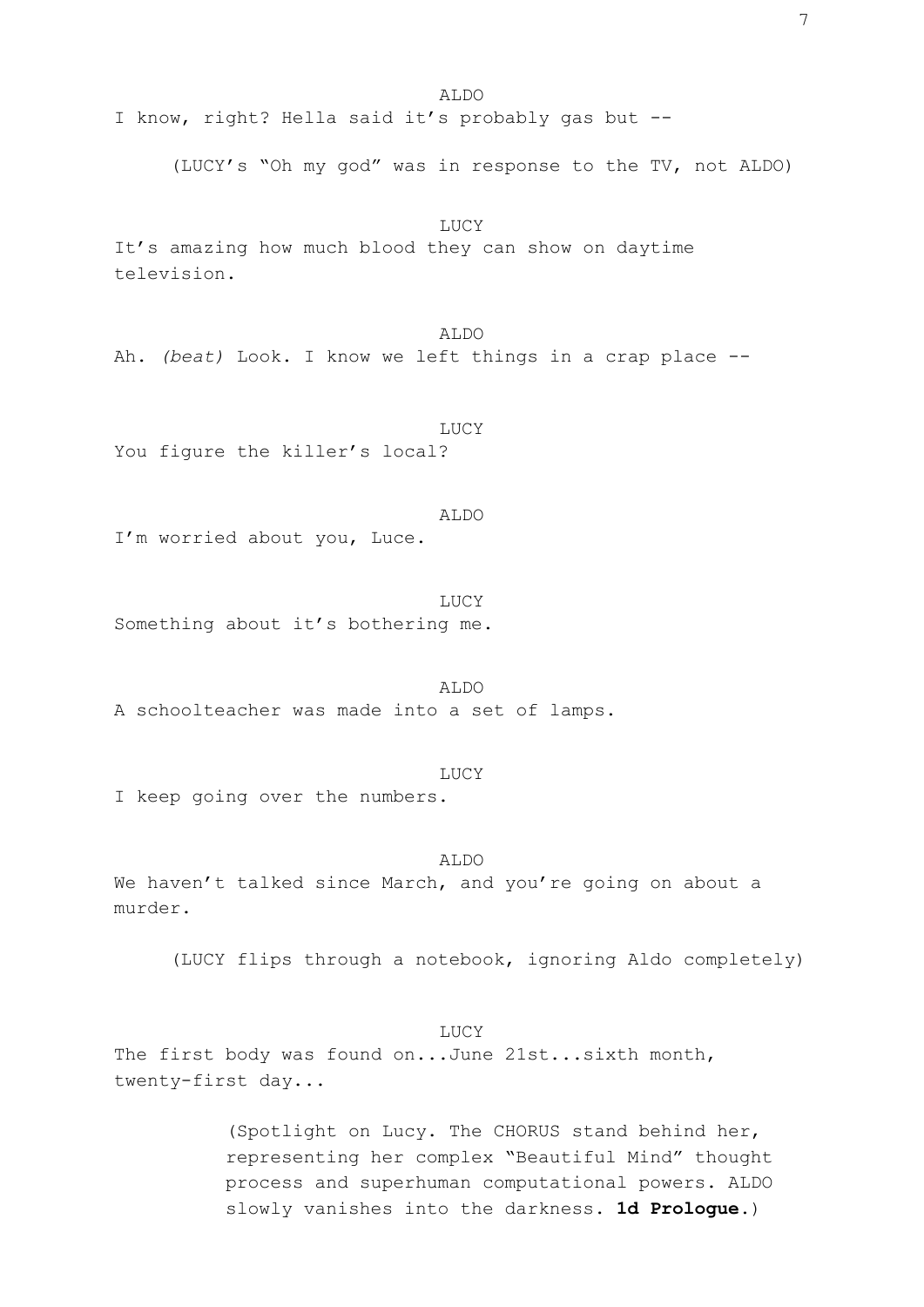# CHORUS SIX...TWENTY-ONE...SIX...TWENTY-ONE

ALDO (Fading into the periphery) This isn't healthy.

LUCY ...the second victim was July 5th...*(mumbling)* 5th of the 7th...then on the twentieth...

ALDO You need to get out of the house.

#### LUCY

6...21...7...5...7...20.

# CHORUS

*(overlapping in an ethereal/minimalist soundscape)* SIX...TWENTY-ONE...SEVEN...FIVE...SEVEN...TWENTY... SIX...TWENTY-ONE...SEVEN...FIVE...SEVEN...TWENTY... SIX...TWENTY-ONE...SEVEN...FIVE!!!

(Lights back up. The CHORUS disappears.)

ALDO Did you hear a word I just said?

LUCY I'm so close. I can feel it!

ALDO

Wake up and smell the ketchup and canned salmon! You gotta shake off the cobwebs. Take a class. Get a haircut. Go speed dating.

## LUCY

Oh My GOD! Enough already! How'ja like if I barged into *your* house? Put *your* shit under the microscope? "Aldo! The inspirational prints in your office make me wanna barf. Aldo! When you smile in pictures you look like a mannequin! Aldo! Your weird baby looks like a possum."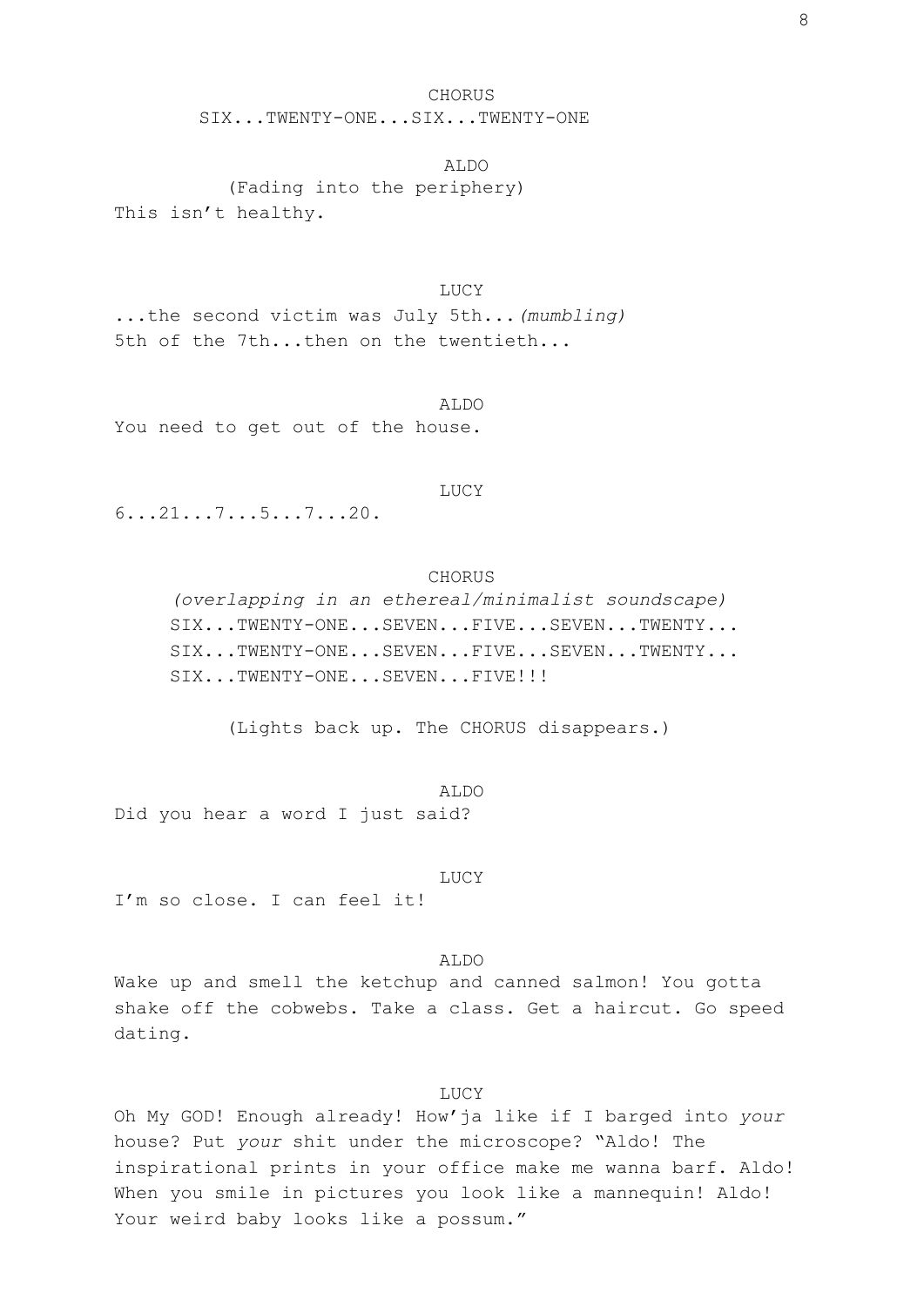(A long beat as ALDO digests the insult.)

LUCY I went too far. Just zip that tape riiiight back --

ALDO A lot of babies take time to --

LUCY Rewind. Bzzzzzzzzz. Re-record. Click. "Hi Aldo. Guess what? I still mean it about the creepy mannequin smile. Boom! Sorry, not sorry!"

(They both stew, then)

ALDO There are those...who would find your frankness charming. *(launches in)* Not to sound like a broken record but my cousin Harmony is *still* single and I can tell you she's --

(Lucy retreats under the table cloth.)

LUCY

Uggggggghhh!

## **(2. What are the Chances?)**

ALDO WHAT ARE THE CHANCES YOU'LL SPARK A FLAME WITH NO FLINT IN THE GAME? IT GETS OLD RUBBING A STICK IN THE COLD AND WISHIN' (YOU NEED SOME TINDER)

WHAT ARE THE CHANCES YOU'LL LAND A BITE?

LUCY

I just--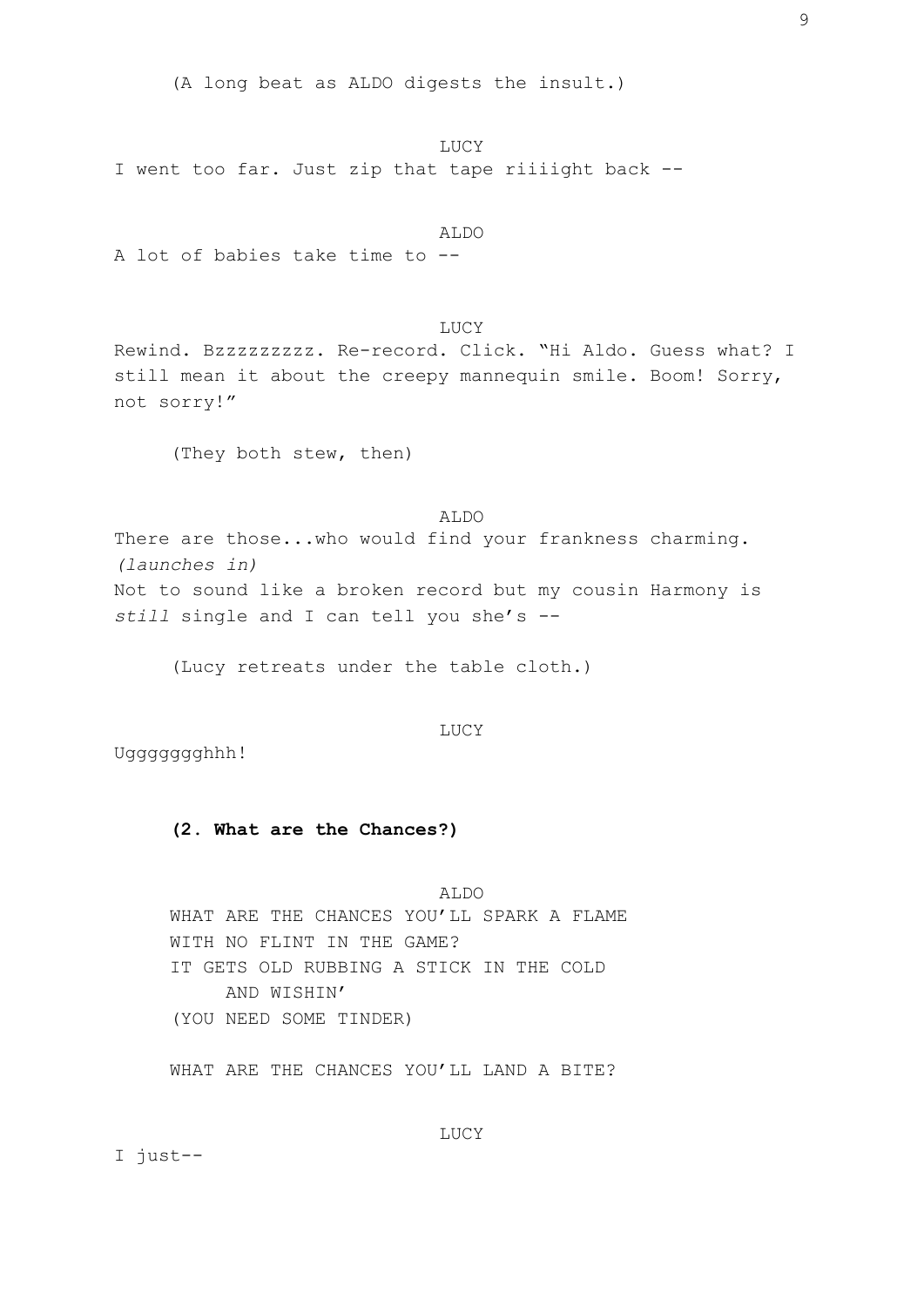ALDO

SWIPING LEFT

LUCY

Can I--

ALDO

LUCY

OUT OF SIGHT?

Listen, if ya -

ALDO

IT TAKES CHARM AND ALLURE TO ASSURE A GOOD FISHIN' TRIP BUT IF YOU'RE SCARED OF TAKING CHANCES THE ODDS YOU'LL FIND ROMANCE IS ZIP!

> (LUCY snaps. SHE snatches the garbage bag out of Aldo's hands and dumps the contents on the floor.)

> > LUCY

AAAAAAAAAAARGH!!!

YOU'RE REALLY DRY-HUMPIN' MY LAST NERVE WITH YOUR BULLCRAP HALLMARK PATRONIZING CHICKEN FRIGGIN SOUP FOR THE *SOOOOOOUL* PLATITUDES!

FUNNY - I NEVER THOUGHT TO "JERSEY UP AND JOIN THE GAME" SO THOUGHTFUL! SO NICE! THIS UNSOLICITED ADVICE FROM THE POMPOUS ASS WHO THINKS *MY* ATTITUDE'S TO BLAME!

YOU GOT SOME BALLS, ALDO, TO WALTZ IN SPOUTING "EVERY DAY'S AN EMPTY PAGE" I WROTE THE BOOK ON EMPTINESS BUT WHAT DO I KNOW? SO, HUSH UP, CUT THE CHATTER, THE MARRIED MAN'S GOT THOUGHTS ON THE MATTER! TEACH ME HOW TO QUIT THE STATUS QUO!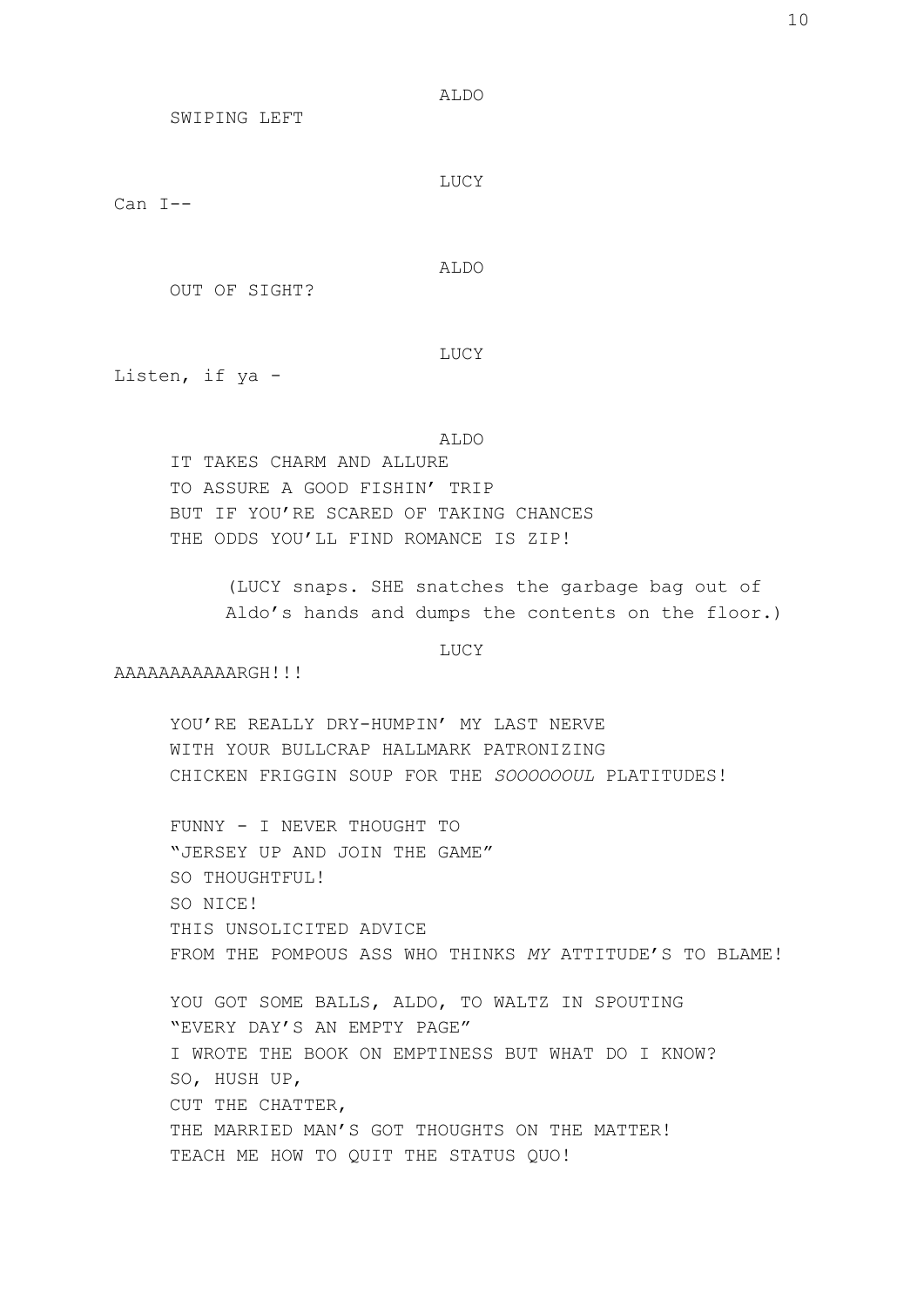DON'T YOU KNOW EVERY DAY YOU LEAVE YOUR HOME YOU THROW OPEN THE DOOR TO DANGERS? FROM RECKLESS DRIVERS, RADIATION, E.COLI, AND SKETCHY STRANGERS THE BODY SHAME AND ASPARTAME THAT WEAR A PERSON THIN YOU BRAVE AN EFFIN' TIDAL WAVE WHEN YOU LET THE OUTSIDE IN

DON'T YOU KNOW EVERY TIME YOU OPEN YOUR HEART YOU DELIBERATELY DROP YOUR DEFENCES? A DAILY DOSE OF FAIRY TALES CAN DISTRACT YOU FROM LOVE'S EXPENSES AND WHO CAN BANK ON COMMON SENSE WHEN LONELY HEARTS COMMINGLE?

READ THE STATISTICS, ALDO YOU'LL BE SHOCKED TO DISCOVER THE CHANCES ARE 3 OUT OF 5 IF I'M KILLED, I'LL BE DONE IN BY A LOVER SO THE ONLY SENSIBLE CHOICE TO KEEP MY POTENTIAL ASSAILANTS AT BAY IS TO STAY PERPETUALLY SINGLE!

(Spent, LUCY collapses in front of the TV.)

ALDO Don't you think that's a bit...dramatic?

LUCY Shush. They're bringing out the body!

I don't want --

LUCY

ALDO

*Shhhh*!

(LUCY finds the remote and unmutes the news.)

NEWSCASTER

...neighbours watch from behind the tape as paramedics exit 1276 Ralston Boulevard.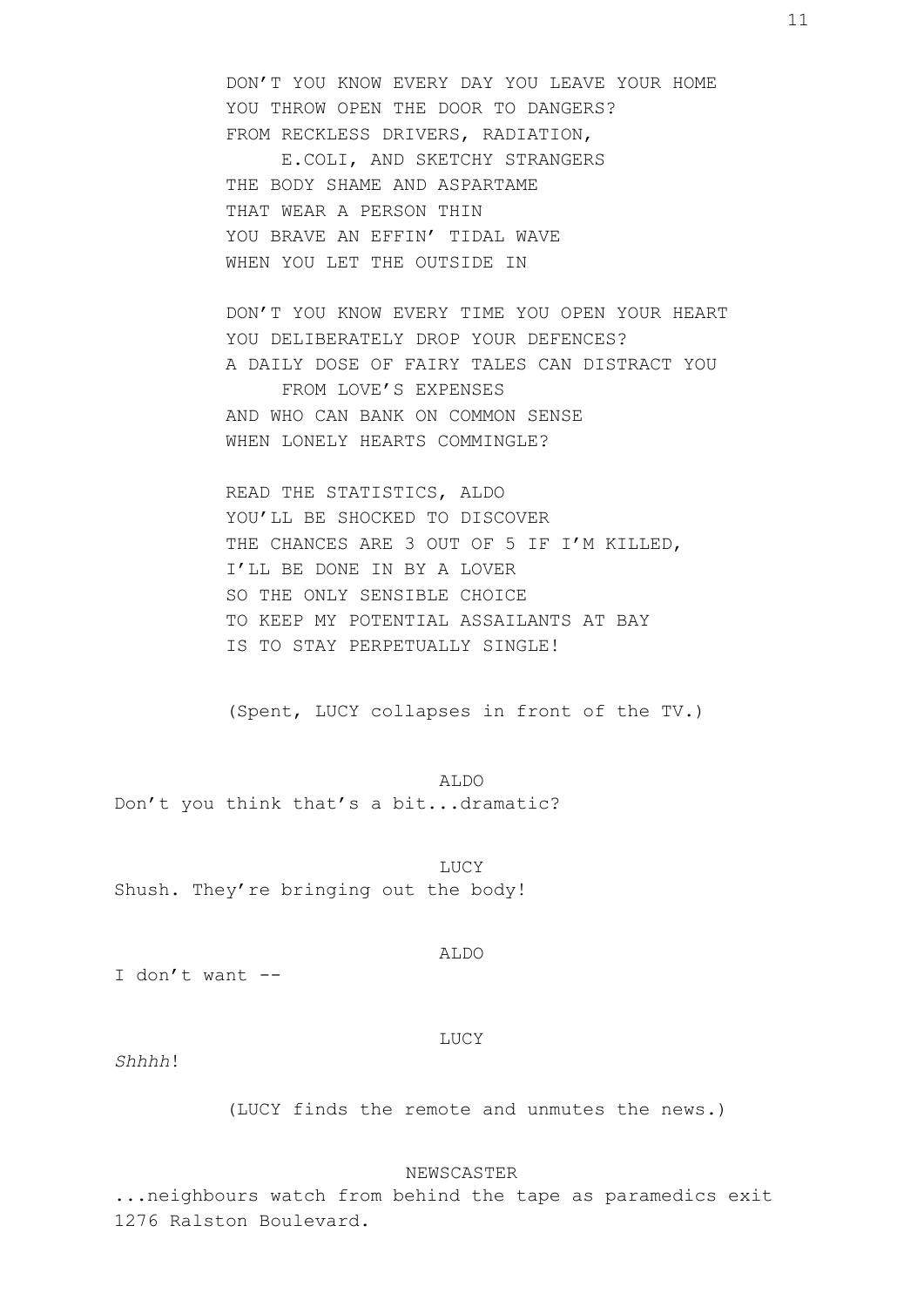1276...

LUCY

ALDO

Lucy-

CHORUS 1*(as before)* TWELVE SEVENTY-SIX

LUCY The first murder was at 801 Erikson!

CHORUS 2

EIGHT OH ONE

## ALDO

*This* doesn't matter!

(LUCY is lost in her thoughts, consulting her notes.)

LUCY

Then...1824 McKercher.

CHORUS 3 EIGHTEEN TWENTY-FOUR

### ALDO

I'm your pal. Listen to me!

LUCY

1276...801...1824...

## CHORUS

TWELVE SEVENTY-SIX...EIGHT OH ONE...EIGHTEEN TWENTY-FOUR TWELVE SEVENTY-SIX...EIGHT OH ONE...EIGHTEEN TWENTY-FOUR TWELVE SEVENTY-SIX...EIGHT OH ONE...EIGHTEEN TWENTY-FOUR

(Lights out on the CHORUS. LUCY starts as though struck by lightning.)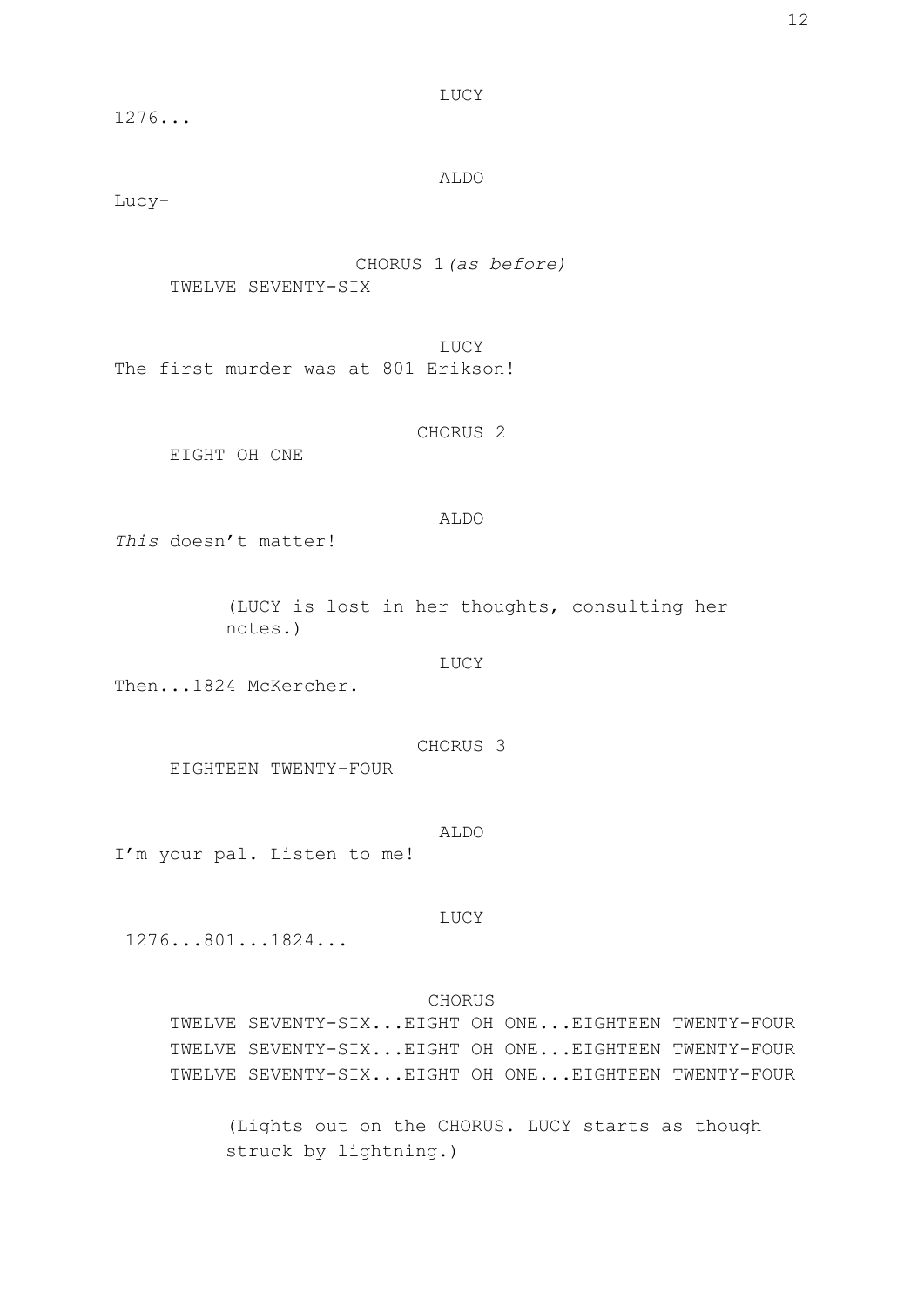Aldo, I've got it! The pattern -  $I - I'm$  a genius!

Lucy  $--$ 

Pack your bags!

ALDO

ALDO

LUCY

What?

LUCY You said Hella's gone to a conference for a couple days?

ALDO Yeah, she's been pumping milk so much her nipples are like -

LUCY Ergh!!! No! Okay! You wanna get me out of the house? Let's do this! Let's go to Barnabus Bay! You and me! And fine, the baby can tag along.

ALDO Whoawhoawhoa that is NOT what I --

LUCY I can't believe we're gonna solve a murder!

ALDO

I refuse to --

# LUCY

You want me to take a chance? Flip a coin. Heads: I sign up for some stupid ...whatever...speed dating thing. Tails: you drive me to Barnabus Bay and I get two days to solve an honest to god mystery. It would be so much FUN! When's the last time you had fun?

I have fun! My life is fun!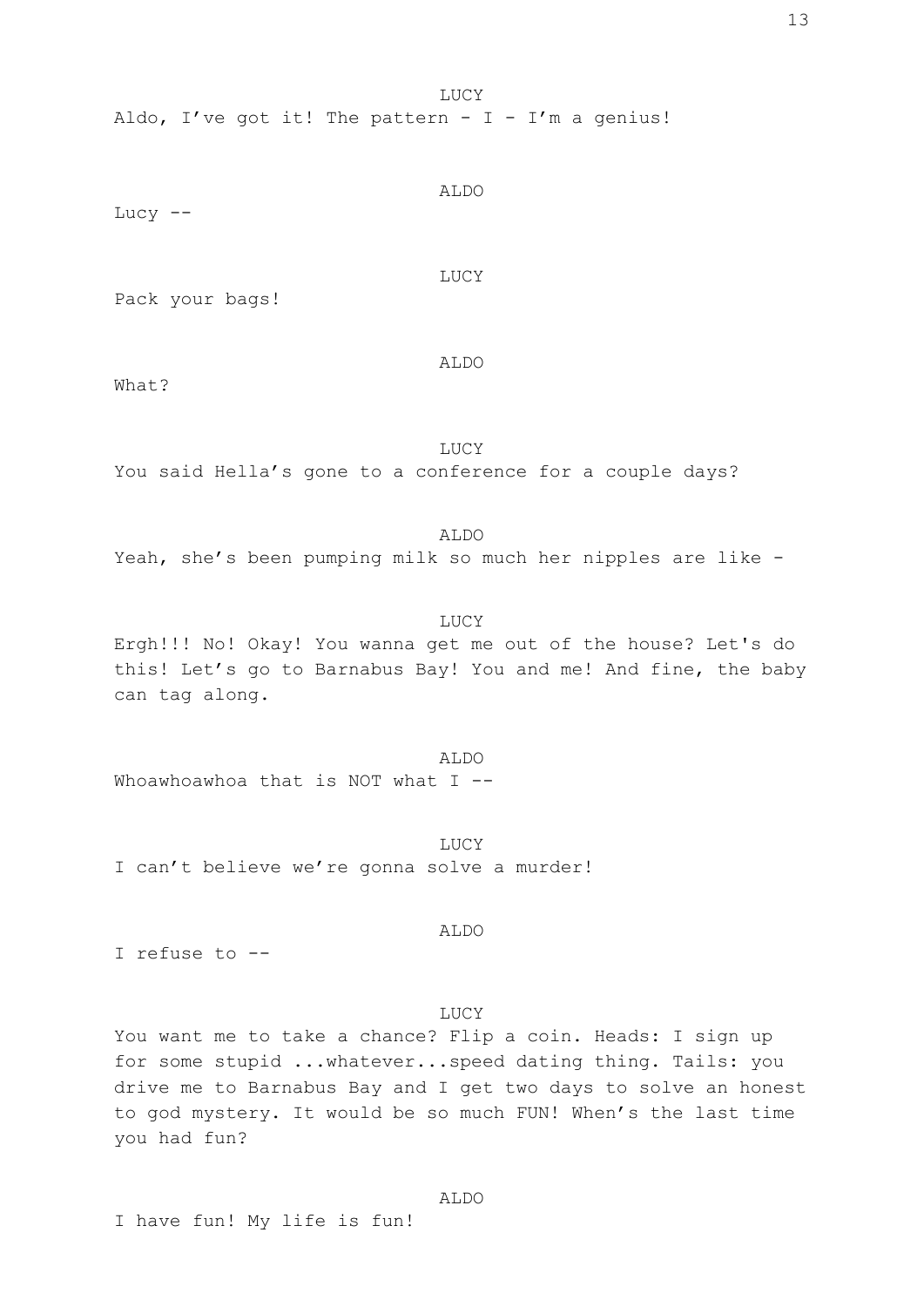Right. These days you get your kicks tracking baby bowel movements. Comparing car seat brands.

That's not fair, I--

LUCY Come on! What's the worst thing that could happen?

(LUCY accidentally turns on the TV again.)

ALDO

NEWSCASTER - grotesque, dismembered victims, discovered with severed --

## LUCY

Heads?... *(LUCY quickly turns the TV off.)* ...or Tails?

> LUCY WHAT ARE THE CHANCES WE'LL CRACK THE CASE?

ALDO YOU'RE REALLY DRY HUMPIN' MY LAST NERVE, LUCY!

LUCY LIVIN' LARGE! GIVIN' CHASE! ALDO I CAN'T UP AND LEAVE LIKE THAT

LUCY THANKS FRIEND, FOR THE ENDLESS INSPIRATION

ALDO I NEVER SAID "LET'S PLAN A VIGILANTE VACATION!"

LUCY

SO HERE'S TO TAKIN' CHANCES